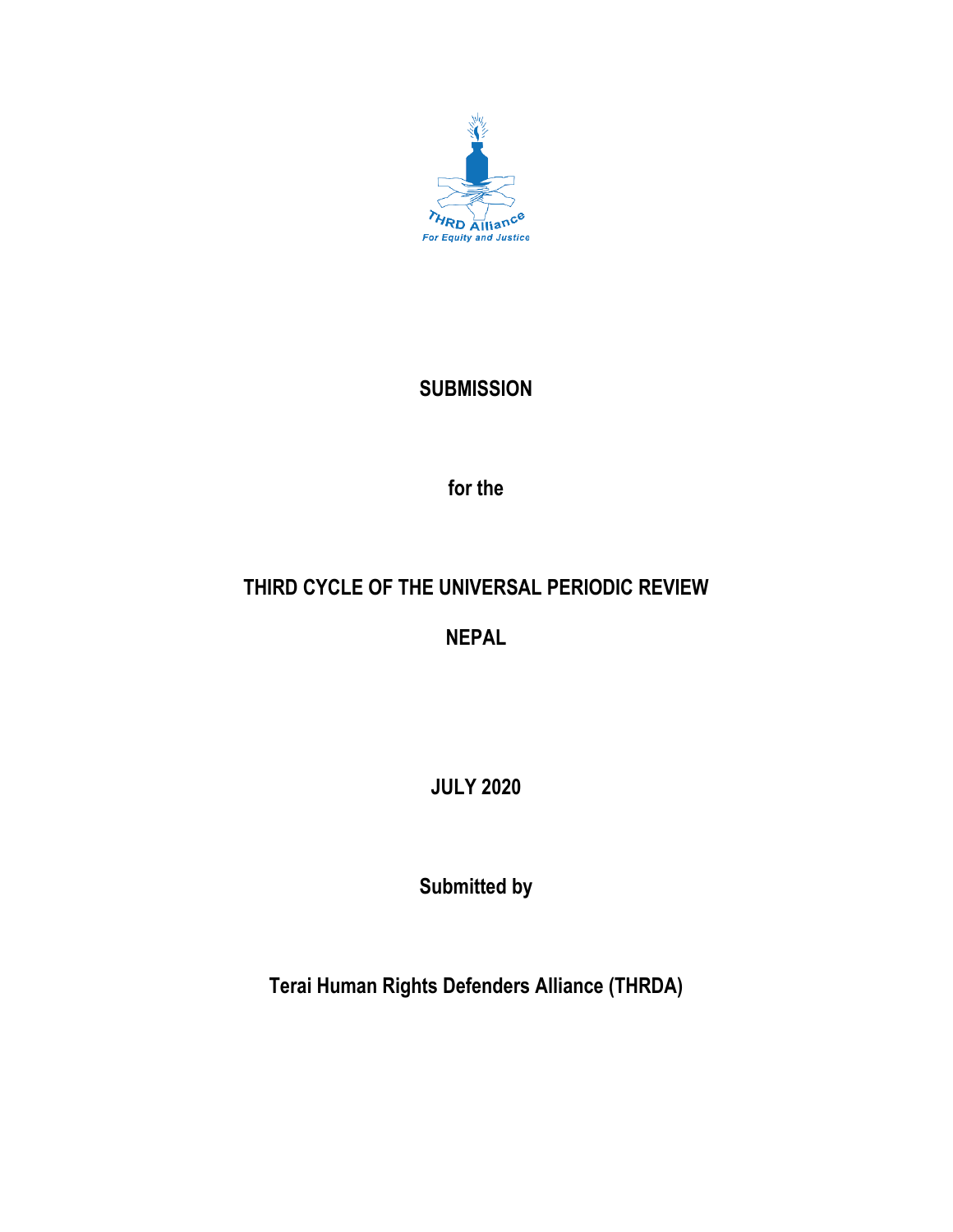#### **Background**

Nepal underwent its second Universal Periodic Review (UPR) during the 23<sup>rd</sup> session of the Working Group on the UPR in November 2015. The Government of Nepal accepted 152 and noted 43 recommendations of the total of 195 recommendations made by 73 different countries.<sup>1</sup>

Although the country'<sup>s</sup> acceptance of 152 recommendations was <sup>a</sup> welcome step, the human rights community expressed its concerns over the government'<sup>s</sup> failure to accep<sup>t</sup> many critical recommendations. The accepted recommendations cover <sup>a</sup> wide range of issues, including torture and other ill-treatment, statelessness and caste-based discrimination. Key among the recommendations rejected were the Optional Protocol to the Convention against Torture, International Convention for the Protection of All Persons from Enforced Disappearance and Rome Statute of the International Criminal Court<sup>2</sup>.

Given its expertise, Terai Human Rights Defenders Alliance (THRD Alliance)<sup>3</sup>, in this submission, focuses on **statelessness** and **impunity and accountability**. It raises specific concerns on the government'<sup>s</sup> failure to fulfil its commitment to implement the relevant recommendations made during the previous UPRs. second UPR in 2015.

Below follows commentary on the implementation of the recommendations related to these two areas:

### **i) Statelessness**

- 1. Nepal promulgated <sup>a</sup> new constitution on 20 September 2015. Article 10 of the Constitution stipulates that no Nepali citizen shall be denied citizenship. Article 11 (3) stipulates that children of those parents who have received citizenship by birth before the promulgation of the Constitution will ge<sup>t</sup> citizenship by descent. However, in reality, many children whose parents have received such citizenship certificates by birth are not getting their citizenship certificates. The Chief District Officers (CDOs) authorized to issue citizenship certificates are refusing to issue certificates to the children of citizens by birth, saying that due to the lack of <sup>a</sup> new federal law adopted to bring the 2015 constitutional provisions into operation, they cannot provide citizenship to those people who are not entitled to citizenship under the Nepal Citizenship Act 2006 law does.
- 2. According to Home Ministry sources, in 2007 <sup>a</sup> citizenship distribution committee distributed 2,344,821 certificates of citizenship by descent; 170,042 citizenship certificates by birth; 100,224 citizenship certificates on the basis of marriage and 528 naturalized citizenship certificates. These were issued under the Interim Constitution provisions. The

<sup>&</sup>lt;sup>1</sup> [https://www.upr-info.org/sites/default/files/document/nepal/session\\_23\\_](https://www.upr-info.org/sites/default/files/document/nepal/session_23_-_november_2015/a_hrc_31_9_add.1_e.pdf) november  $2015/a$  hrc  $31.9$  add.1 e.pdf

<sup>&</sup>lt;sup>2</sup> <https://kathmandupost.com/miscellaneous/2016/03/01/nepal-rejects-un-suggestions-on-tj-related-cases>

<sup>&</sup>lt;sup>3</sup> Terai Human Rights Defenders Alliance (also, well-known as THRD Alliance) is a non-governmental organization registered under Nepali law and is working to protect and promote human rights through research, legal intervention and advocacy. It works in close coordination with Nepal's National Human Rights Commission, and reports to international human rights organizations, including the UN Office of the High Commissioner for Human Rights.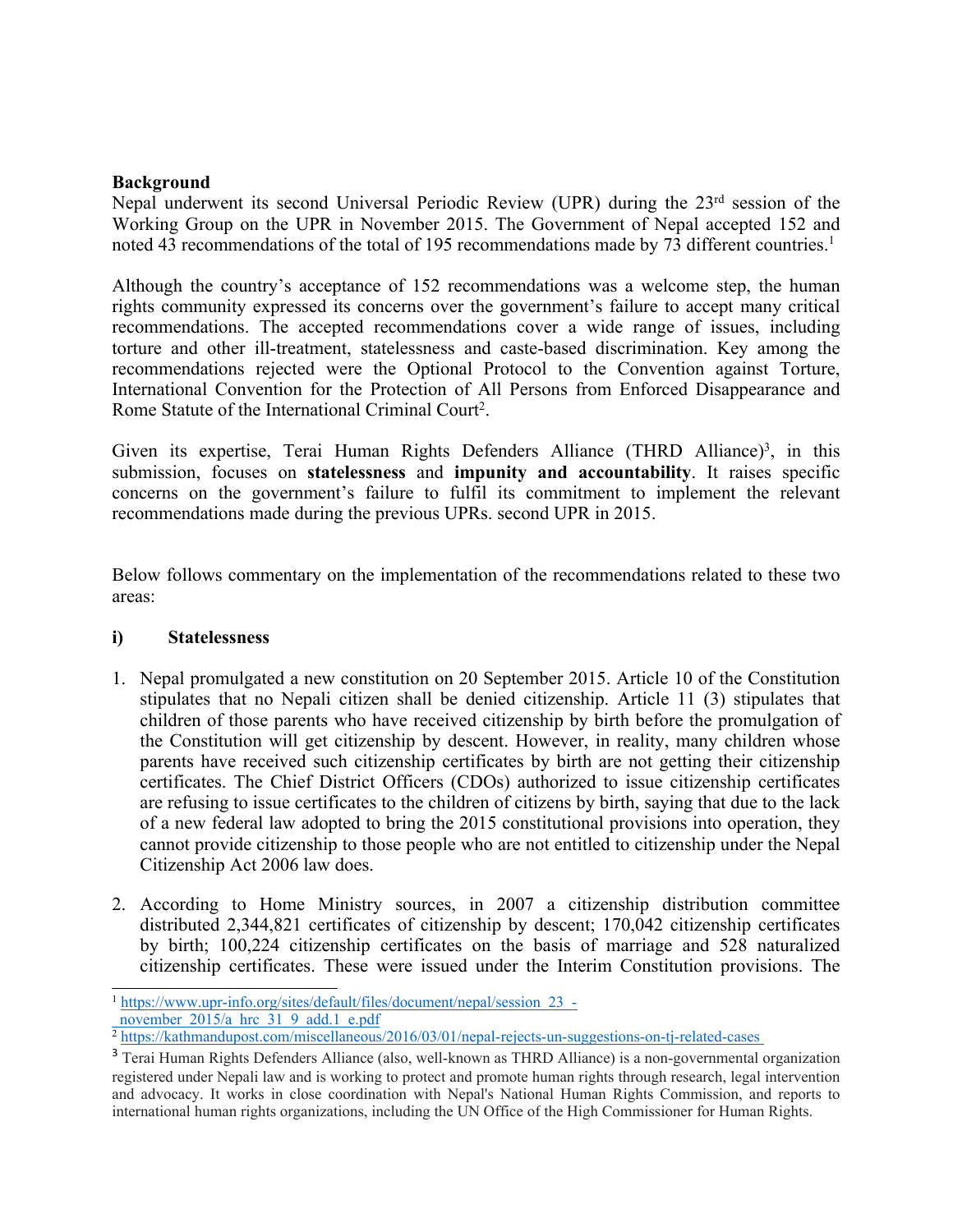children of those people who received citizenship by birth in 2007 are now adults, but they are not able to obtain citizenship certificates. Most of the citizens by birth are from the Madhesi community (people residing in the Terai area, the southern plains of Nepal who are culturally different from the hill regions), and are from poor and vulnerable sections of society.

- 3. In Nepal, citizenship documents, which are issued at the age of 16, are required to register to vote, register marriages or births, buy or sell land, appear for professional exams, open bank accounts, or gain access to credit and receive state social benefits. One cannot even buy <sup>a</sup> SIM card without <sup>a</sup> citizenship certificate. Without getting citizenship certificate one cannot avail of state facilities and enjoy rights such as pursuing technical and higher education and applying for governmen<sup>t</sup> or non-governmen<sup>t</sup> jobs in Nepal, and neither can one ge<sup>t</sup> <sup>a</sup> passpor<sup>t</sup> to study or to ge<sup>t</sup> <sup>a</sup> job abroad.
- 4. On 8 August 2018, the governmen<sup>t</sup> tabled the citizenship amendment bill in parliament. It has not been passed yet. In the absence of the law, thousands of youths in Nepal have remained the victims of statelessness. On 21 June 2020, the Parliamentary State Affairs and Good Governance Committee endorsed the long-awaited citizenship bill. On 2 July 2020, the parliament session was prorogued, and the anticipated deliberations could not take place pushing the passage of the citizenship bill delay for at least five to six months–again.
- 5. Despite some positive provisions endorsed by the State Affairs and Good Governance Committee, these are the key concerns among others:
	- <sup>o</sup> The bill stipulates that foreign women married to Nepali men shall have to wait for seven years to obtain Nepali citizenship as per the law and the Government of Nepal could revoke the permanen<sup>t</sup> resident card issued to people for the period that they could not obtain their citizenship, if they are found to have acted against Nepal's independence, sovereignty, territorial integrity and national interest and therefore, this provision could render foreign women married to Nepali men stateless if they have not obtained citizenship of their country and if they cannot obtain citizenship in Nepal.
	- <sup>o</sup> If Nepali citizens married to foreign citizens want to obtain Nepali citizenship, they will have to furnish evidence that they have not obtained citizenship of <sup>a</sup> foreign country or similar nationality documents of <sup>a</sup> foreign country. If the applicants had obtained foreign citizenship or nationality document before applying for Nepali citizenship, then they are required to renounce those citizenship and nationality documents.
	- <sup>o</sup> Since the constitution itself discriminated between Nepali mother and Nepali father, the bill does not contain any provision that could enable Nepali mothers to independently ensure citizenship by descent for their children. If <sup>a</sup> Nepali woman marries <sup>a</sup> foreign man, then the Nepali woman cannot ensure naturalized citizenship for her husband.
	- <sup>o</sup> The bill stipulates that applicants who want to obtain their citizens as 'Other' on the basis of gender identity, shall have to reveal their identity based on the recommendation provided by recognized medical doctor but this provision will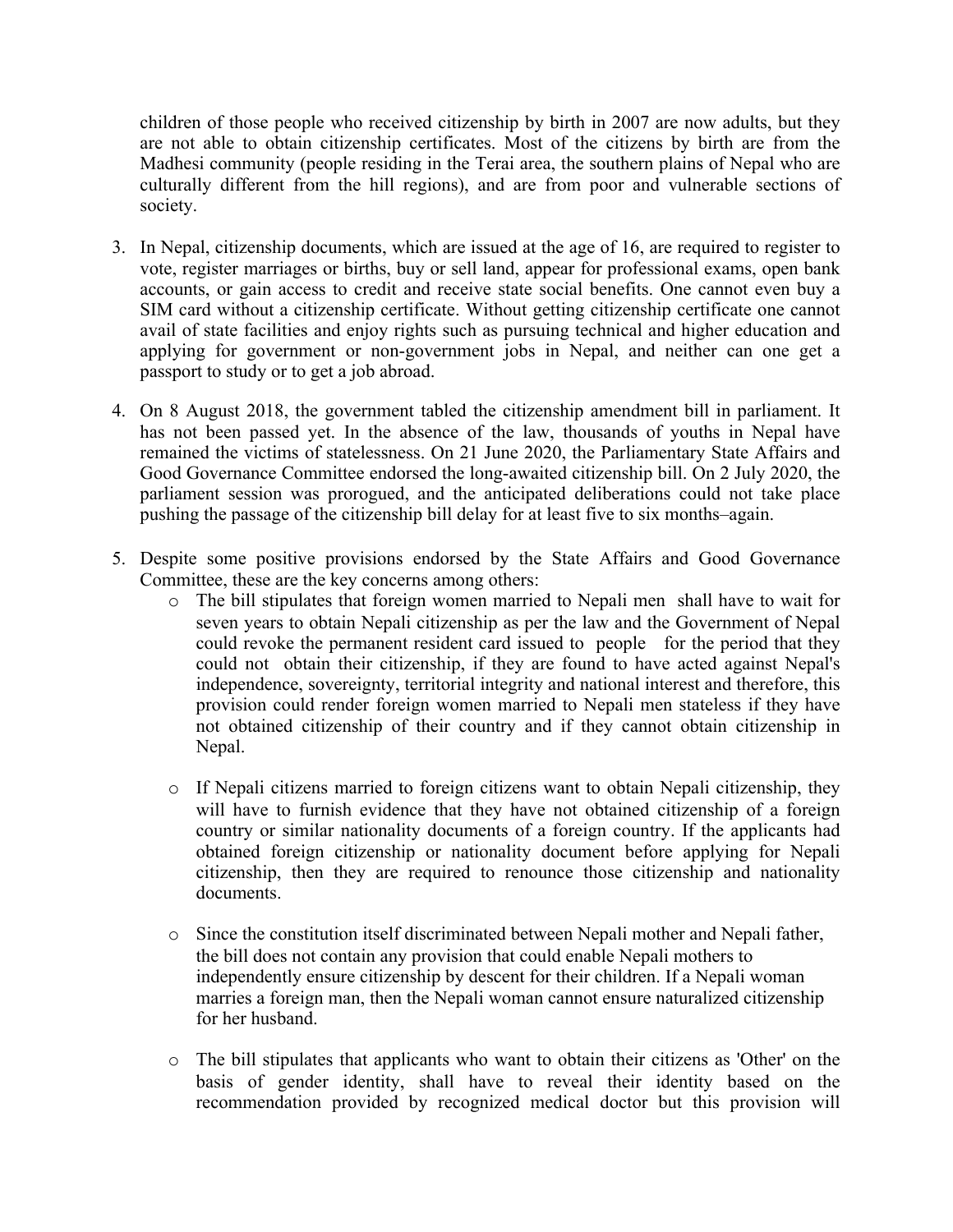increase burden of proof on the applicant and would undermine the prestige of the applicants. This provision will be <sup>a</sup> disadvantage for those people who were born as male or female but they feel as <sup>a</sup> different gender than their biological gender and they do not want to undergo sex change operation or are unable to afford such an operation.

- <sup>o</sup> Provisions relating to affidavit are good but the bill also stipulates that if an affidavit later proves to be false, then the mother or her child who had given the affidavit shall have to face punishment and if they have been punished, then in this case, citizenship issued on the basis of false affidavit shall be automatically revoked.
- <sup>o</sup> The bill proposes punishment for people who have provided recommendation letter to the applicant or who identified the applicant, or who issued the citizenship certificate to the applicant if any of the details provided by them prove to be false. The bill proposes punishment for elected representatives, people who have identified the applicant and the authority who has issued the citizenship if any details of the citizenship prove to be false. But the bill does not protect people for acting in good faith and therefore, people who are involved in the citizenship process might not help the applicant due to fear of punishment.
- 6. There must be <sup>a</sup> provision for compensation for those who are qualified to become citizens of this country but have not been able to obtain their Nepali citizenship due to the government's fault. Similarly, there are hundreds of children of citizens by birth who are entitled to obtain citizenship by descent but they have not been able to ge<sup>t</sup> their citizenship just because <sup>a</sup> new citizenship law has not been enacted. In the five years after the constitution was promulgated, the governmen<sup>t</sup> did not pass the bill. This way, many citizens of Nepal are being deprived of their citizenship for none of their fault.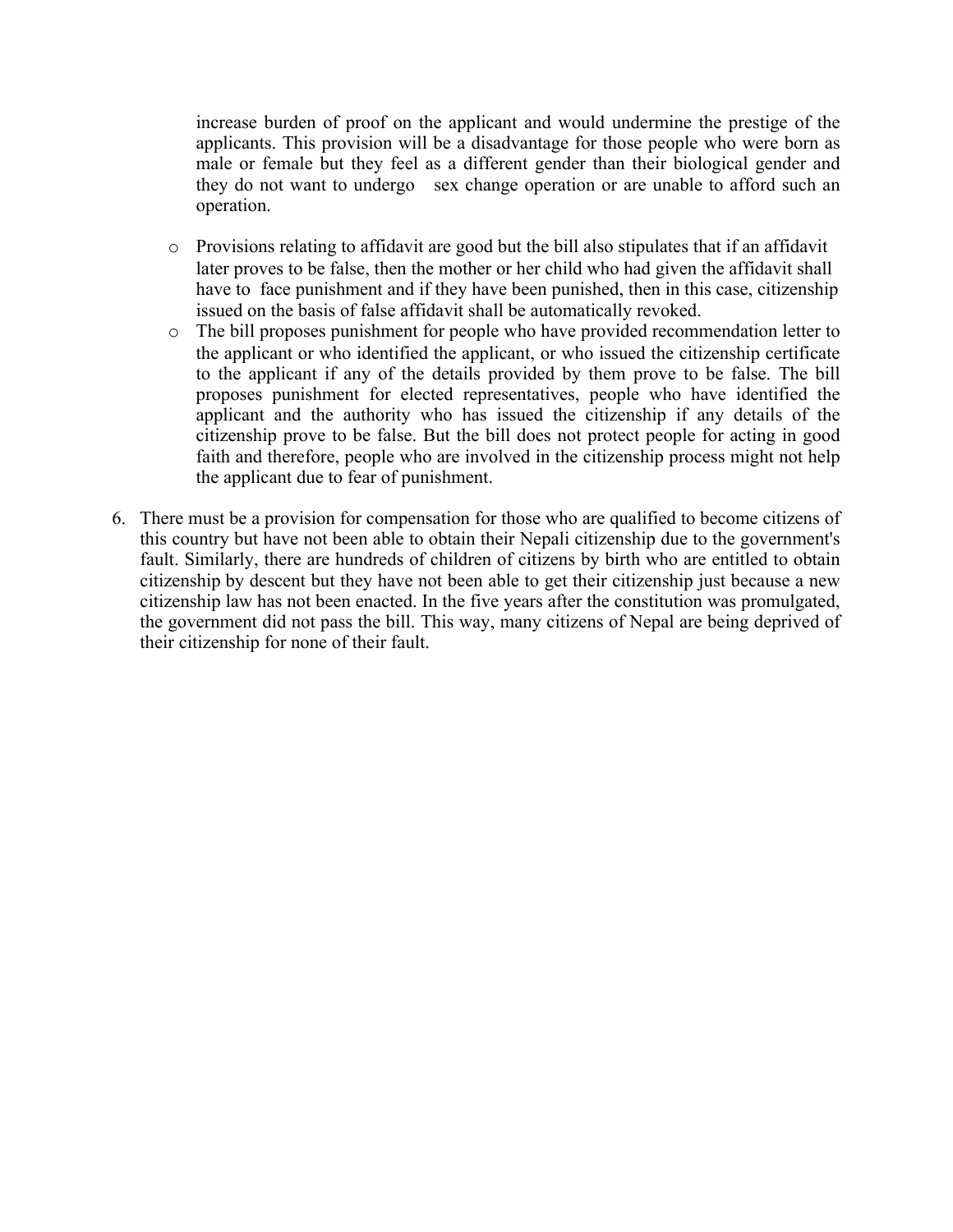#### **Recommendations**

- Ensure that **the governmen<sup>t</sup> of Nepal amend the citizenship bill tabled in the Parliament in line with the analysis made above** and ensure the **immediate passage of the law.**
- Ensure that **the governmen<sup>t</sup> of Nepal remove the unconstitutional provision for seven-year waiting period for foreign women marrying Nepali men.**
- Ensure that **the citizenship provisions in the constitution guarantee gender equality and retain and transfer citizenship**
- $\checkmark$  Ensure that the government of Nepal do not discriminate against any persons based on the citizenship certificates.
- Ensure that **the governmen<sup>t</sup> of Nepal provide compensation for those who are qualified to become citizens of this country but have not been able to obtain their Nepali citizenship due to the government's fault.**
- Ensure that **Nepal become <sup>a</sup> party to the 1954 Convention relating to the Status of Stateless Persons and the 1961 Convention on the Reduction of Statelessness**
- Ensure that **the governmen<sup>t</sup> of Nepal** invite the relevant Special Rapporteur to study the issues of stateless persons in the country.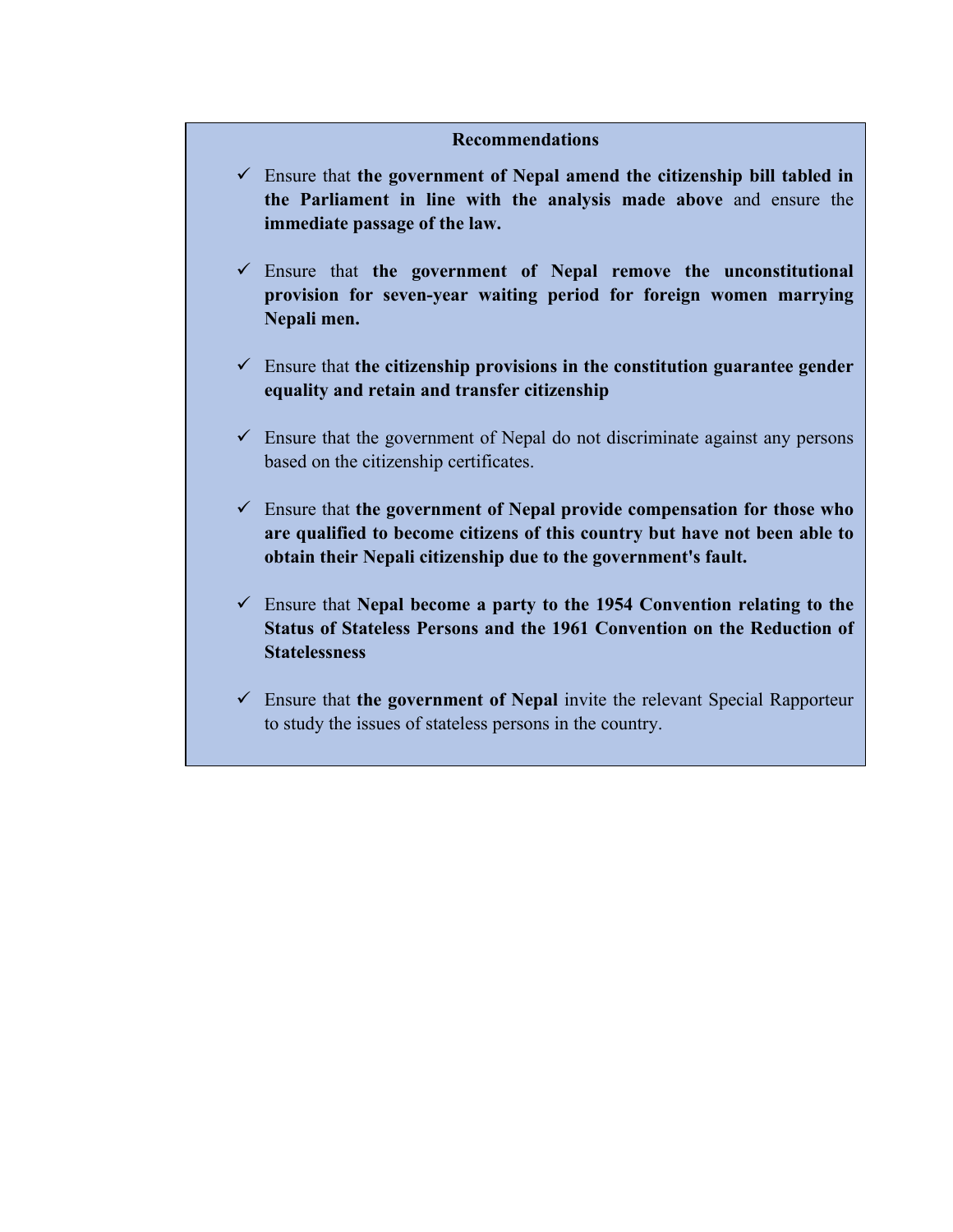## **ii) Accountability and Impunity**

## **Torture**

- 7. THRD Alliance'<sup>s</sup> analysis of the victims' experiences in seeking justice under the new Penal Code paints <sup>a</sup> bleak picture. Over the nearly pas<sup>t</sup> two years, no act of torture has been prosecuted since the Penal Code criminalizing torture came into force. Akey reason behind no prosecution lies with the investigation at large.
- 8. THRD Alliance has documented nine cases of police'<sup>s</sup> refusal to register First Information Reports (FIRs) filed by the victims. The torture survivors faced <sup>a</sup> complex challenge due to cumbersome procedures while seeking justice under the Penal Code, when compared with that of the Compensation relating to Torture Act. The efforts made by the mandate holders – National Human Rights Commission and Attorney General Office – have largely remained ineffective in ensuring justice to the torture survivors.
- 9. The statute of limitation to file <sup>a</sup> case of torture has been increased. Section 170 (2) mentions that <sup>a</sup> victim of torture can file <sup>a</sup> complaint within six months of either the date of incident or the date of release of the person from the detention or prison. However, this provision obstructed justice for the torture victims whose aftereffects were seen after six months. This contradicts with the international principle of human rights. In Prashant Kumar Pandey'<sup>s</sup> Case, Human Rights Committee on 30 October 2018 gave its views4 that state needs to investigate the allegation of torture and provide effective remedy to the victims. It also reiterated that statute of limitation cannot be the reason to not register the case and not to investigate in the allegation of torture where claim of the victim is corroborated with other evidences.
- 10. Despite its criminalization in the 2018 Criminal Code, death in custody is still prevalent in Nepal. They are hardly investigated. There is no single case where criminal charges were brought against law enforcement agencies for the death in custody. Among documented 13 custodial suicides over the pas<sup>t</sup> five years 5 , the families of the deceased disputed the cause of death in at least five cases. In several other cases, the deceased detainee reportedly bore signs of torture or other physical abuse.

## **Extrajudicial Execution**

11. On 7 June 20017, <sup>a</sup> number of UN Special Rapporteurs (the Special Rapporteur on extra judicial, summary or arbitrary executions; the Special Rapporteur on promotion and protection of the right to freedom of opinion and expression; the Special Rapporteur on the right to freedom of peaceful assembly and of association; and the Special Rapporteur on minority issues) wrote <sup>a</sup> joint letter to the Nepal government, in which they raised the issues of extrajudicial killings and excessive use of force during the different protests in the Terai, and asked the Government of Nepal to reply within 60 days. However, as of the time of writing, the Government of Nepal has not responded to this letter<sup>6</sup>. More than 50 persons

<sup>4</sup> <http://www.thrda.org/forwarded/news-views/un-hrcs-decision-on-prashant-pandeys-case-statute-of-limitation/>

<sup>5</sup> <https://www.recordnepal.com/wire/features/deaths-in-custody/>

<sup>6</sup> <http://www.humanrights.asia/news/ahrc-news/AHRC-OLT-004-2017/>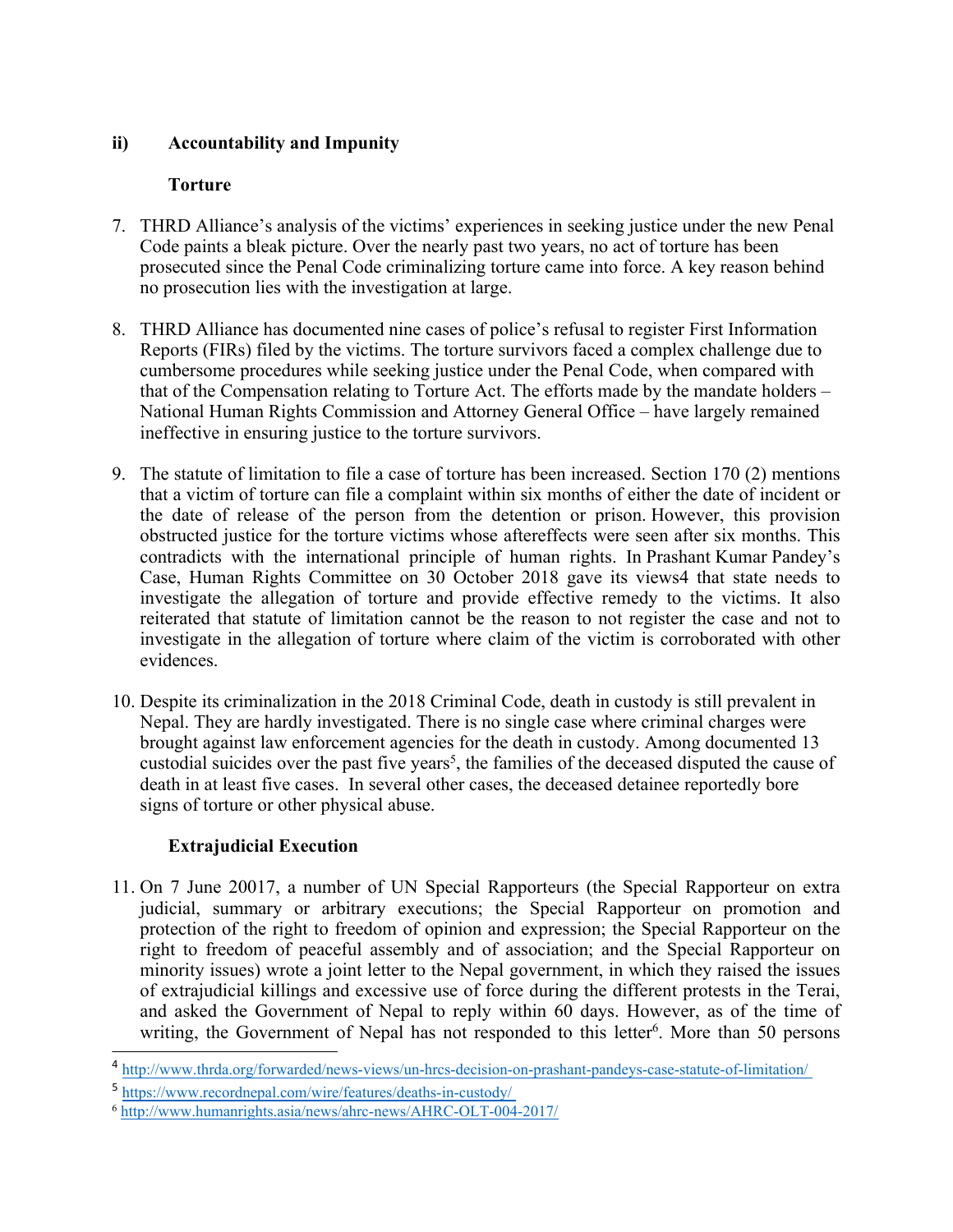were killed in 2015 and 2016 during protests against discriminatory provisions of the constitution in the Terai.

- 12. The authorities have failed to ensure <sup>a</sup> fair trial for Tharu protestors who were arrested on suspicion of killing of police officials in Tikapur in 2015. More than 50 of Tharu protestors were detained and convicted on "fake" charges. In contrast the governmen<sup>t</sup> has not punished the perpetrators in Kailali district who torched Tharu houses and shops in the immediate aftermath of the Tikapur carnage. There has been no fair investigation and prosecution in this incident<sup>7</sup>.
- 13. On 25 August 2015, the governmen<sup>t</sup> formed <sup>a</sup> High-Level Inquiry Commission under the Chairmanship of retired Supreme Court Justice Girish Chandra Lal to probe the cases of killings, violence and vandalism during the protest in Terai/Madhes. The Commission completed its job and submitted its repor<sup>t</sup> to the governmen<sup>t</sup> on 15 December 2017. At the time of writing, however, the governmen<sup>t</sup> had not made the repor<sup>t</sup> public. The governmen<sup>t</sup> has not taken any legal action against the perpetrators, despite many victims filing First Information Reports (formal complaints) to the police.

Despite several attempts of demanding the report, the governmen<sup>t</sup> did not provide the repor<sup>t</sup> to the victims. The victims approached the Information Commission and the Supreme Court with the demand for the report. On 17 October 2019, the Supreme Court directed the Information Commission<sup>8</sup> to respond to the victims' application. Despite the direction of the Supreme Court, the repor<sup>t</sup> has not been made public.

14. In 2019, THRD Alliance monitored and documented at least 6 cases of extrajudicial killings, mostly by the police. These cases are of Kumar Paudel, Saroj Narayan Singh, Dipendra Chaudhary, Suraj Pandey and Tirth Ghimire. Five of them are from Terai. None of these cases has been subjected to <sup>a</sup> prompt, thorough, impartial and independent investigation. Among them, the National Human Rights Commission (NHRC) has investigated the case of Kumar Paudel. Its investigation concluded that Mr. Poudel was killed after he was taken under police custody. The human rights institution also found that police erred while collecting information from the incident site and that doctors examining the body xx from medico-legal perspective. It recommended that the governmen<sup>t</sup> suspend the 3 police officers involved in the incident and conduct <sup>a</sup> fresh and impartial investigation. At the time of writing, the NHRCs recommendations have not ye<sup>t</sup> implemented and the three officials continue to actively serve in the Nepal Police.

For many years, Nepalese security forces have used mostly lethal weapons to open fire on protestors. Saroj Narayan Singh and Suraj Kumar Pandey were killed in two different incidents in 2019 when police opened fire on protestors. Police has not registered FIRs in either cases and instead signed agreemen<sup>t</sup> with the protestors and the families of the victims.

15. Advocate Sunil Ranjan Singh and Advocate Dipendra Jha among others had filed <sup>a</sup> writ of mandamus 9 demanding <sup>a</sup> separate investigating agency to investigate cases of extrajudicial

<sup>7</sup> <https://www.recordnepal.com/wire/after-years-of-media-trial-a-stunning-verdict-in-the-tikapur-case/>

<sup>8</sup> [https://kathmandupost.com/national/2019/10/18/supreme-court-directs-information-commission-to-respond-to](https://kathmandupost.com/national/2019/10/18/supreme-court-directs-information-commission-to-respond-to-writ-regarding-lal-commission-report)[writ-regarding-lal-commission-report](https://kathmandupost.com/national/2019/10/18/supreme-court-directs-information-commission-to-respond-to-writ-regarding-lal-commission-report)

<sup>9</sup> Supreme Court, writ number # 067-WO-1043/ 2068/1/22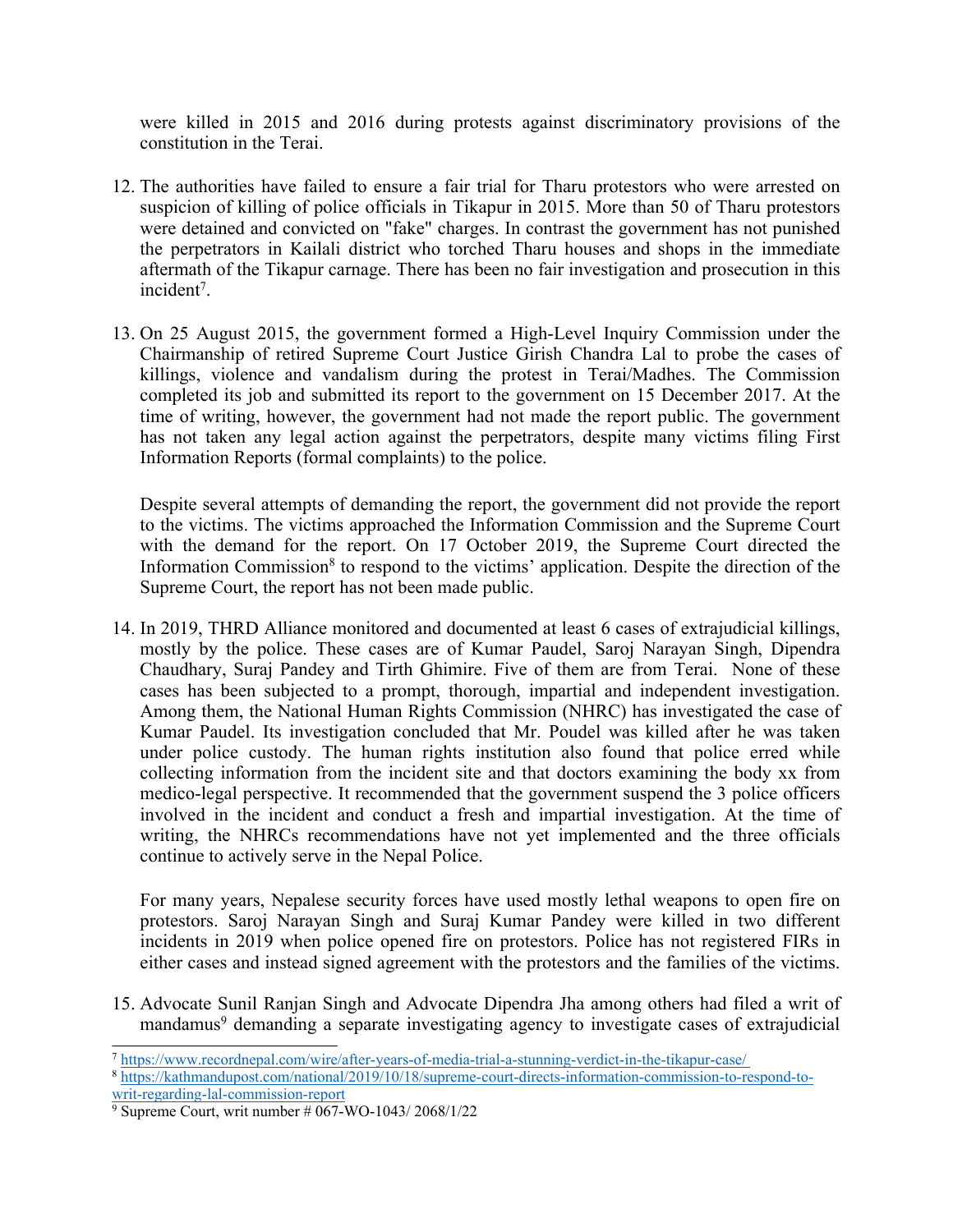killings (EJKs) that occurred in the Tarai region from 1 January 2008 to 1 January 2011. The petitioners argued that <sup>a</sup> separate inquiry commission independent from the security forces was necessary to investigate the EJKs as most of the EJK allegations were against the security forces. The petitioners had based their arguments on the reports of UN OHCHR (Investigating allegation of EJK in the Terai, July 2010). On 6 January 2020, the court decided to issue <sup>a</sup> writ as demanded by the petitioners to set up <sup>a</sup> separate independent mechanism excluding police, which is needed to ensure <sup>a</sup> fair and impartial investigation and justice in cases wherein law enforced agencies are suspected of being responsible.